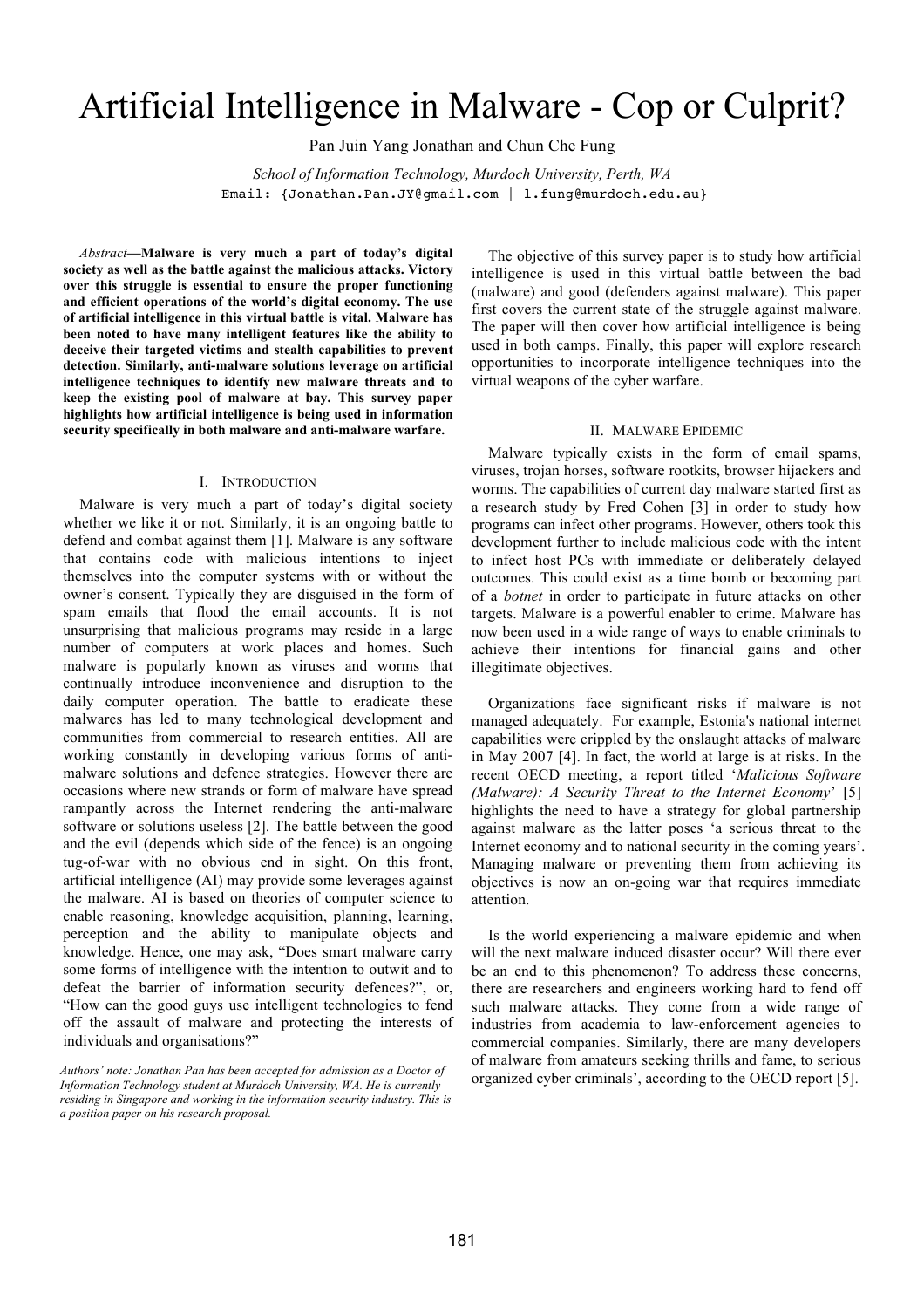Ever since the first virus developed by Cohen in 1983 as part of a research study, many new technological advancement have been introduced into malware development. A key advancement is the inclusion of artificial intelligence into malware. This advancement also took place in the counter measures against malware [6]. Artificial intelligence techniques have been studied and introduced into detection and prevention mechanism in the malware war. The motivation behind such extensive research by the academia into malware advancement and likewise their counter measures is to facilitate the identification of threats that may occur in completely new paradigm as Fernandez and Bureau [23] explains before it may happen.

In order to study the roles of AI in this war, it is important to understand the characteristics of intelligent software and how they are being classified as "intelligent". There are well known AI technologies, methodologies and developed systems such as expert systems (ES), soft computing, neural networks (NN), genetic algorithms (GA), fuzzy systems, and computational intelligence (CI) techniques. Another way to assess the intelligence of software is whether the software mimics biological behaviours [7] like the ability to mutate, propagate, infect its host, detect detection, overcome counter measures in the digital world much like the real-world. Turing proposes a test of a machine's ability to demonstrate intelligence by (according to Wikipedia) 'a human judge engages in a natural language conversation with one human and one machine, each of which try to appear human; if the judge cannot reliably tell which is which, then the machine is said to pass the test'. While there are many researchers who refute his assessment model, there are malwares that exhibit such capabilities by deceiving their victims into believing they are humans thereby deceiving the human to surrender personal or sensitive information through "social engineering". This transgresses into another discipline of Human-Computer-Interaction (HCI) which is not covered in the present paper.

# III. USE OF ARTIFICIAL INTELLIGENCE

#### *A. Malware*

Originally, this research started with the intent to study the characteristics of malware (eg, polymorphisms) instead of types of malware that are in existence such as worms, virus… etc. However, given the broad definition of malware, there is no universally defined standard characteristics of malware. Instead, this paper will focus on commonly known malware like email spam, virus, trojan horses and worms.

In this section, the findings on malware are organized into the following categories.

- Malware that incorporates artificial intelligence techniques such as genetic algorithms,
- Malware that have intelligent behaviours,
- Malware that have biological equivalent behaviours,
- Malware that have human like behaviours.

*1) Malware with AI technologies Incorporated*: There are very little literature explicitly stating malware employing artificial intelligence technologies. There is one explicitly reported virus [8] named *Zellome* that contains genetic algorithms (GA) as a form of brute-force approach to generate decryptor routine to facilitate its polymorphic behaviour. Symantec did a study into this virus and concluded its poor application of artificial intelligence technologies [9]. However its use of AI did draw some attentions.

*2) Malware exhibits intelligent-like behaviours*: Studies into the behaviour of malware have led researchers and antimalware developers to note some software are exhibiting intelligence [10] such as non-predictive behaviours [11]. There are malwares like *Storm* that exhibits some forms of artificial intelligence capabilities like automatically adapting its defensive techniques to counter any measures to stop its propagation [10].

*3) Malware behaving like biological equivalents*: There are malwares that behave like biological equivalents / disease analogies or has attributes of artificial life. Studies [12] found that there are noticeably strong similarities between biological viruses that living organisms and their computer counterparts. For example, a study by Kienzle and Elder [11] noted that the majority of the computer worms are derivative of worms found in nature. Examples of similarities include infecting their host through an opening and replicating itself at the expense of the host. Both have abilities to spread autonomously without any human intervention. Both can be remain dormant for a period before striking. Both behaviours are becoming more malignant when combining capabilities of other like entities. An example for malware is the *Nimda* worm which is a combination of two other worms that were launched after September attack against the United States. Malware has also known to exhibit like biological parasite behaviours. Interestingly, according to Furnell and Ward [13], it has been noted that there has been a rise in malware with parasitic characteristics with less destructive payload loaded in them. The authors also noted that profit oriented motivation is the key driver in this increase. Researchers have attempted to model characteristics on the spread of malware infection using biological epidemic models. According to Chen and Ji [10], a homogeneous epidemic model was adequately modelled the propagation patterns of random-scanning worms. Some researchers have gone further to advocate that malware like viruses are possibly a form of artificial life. Artificial life have properties that include self-reproduction, information storage of its own representation, growth capabilities and evolutionary capabilities. Spafford [14] argues that computer virus exhibits close similarities to some of the defined artificial life properties like information of its selfrepresentation. However he stops short to crediting computer virus as an artificial life as there are number of significant deficiencies found like the dependence that computer virus has on its computer host.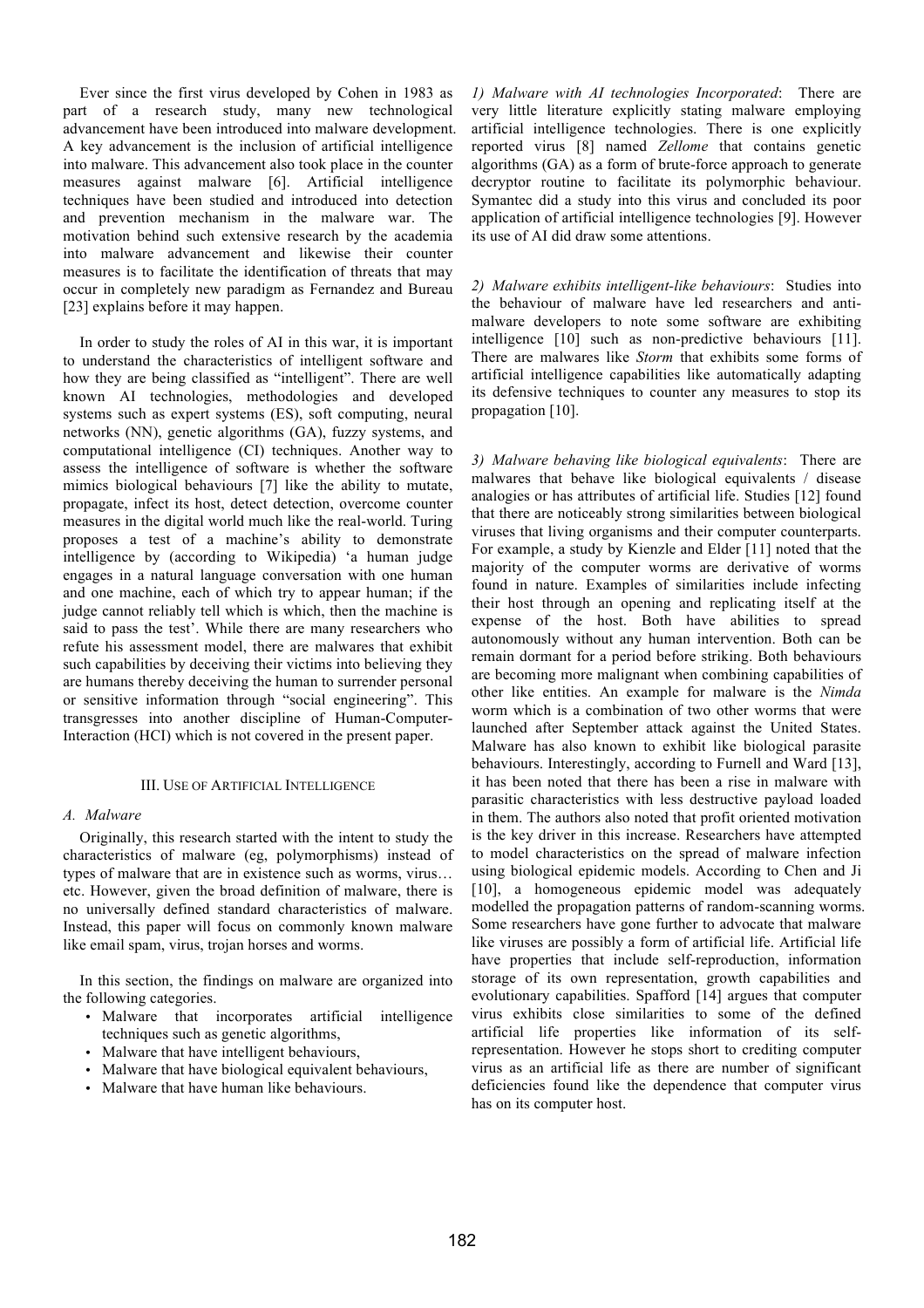*4) Malware behaving like humans or intelligent behaviours*: There exists malware that exhibits human like behaviour. An example of such is the *IM.Myspace04.AIM* worm that managed to deceive thousands of AOL users by initiating chats with its victims using human styles of communication using shorthand phrases and slang. It lures its victim into its infectious bite by inviting them to click on a link [15]. Another example is *CyberLover* [16] found in the Russian chat forums that conducts online flirtation with intentions is to extract personal information from its victims. Typically such social engineering attacks are done by humans themselves. However *CyberLover* proves that AI malware can do likewise. This begs an answer for the question, "Could *CyberLover* possibly pass the Turing Test ?"

# *B. Anti-Malware*

Artificial intelligence has been used extensively in antimalware solutions to fend off malware assaults. The motivation to use artificial intelligence to empower antimalware solutions is due to the characteristics and evolution of the intelligent malware mentioned earlier.

The survey findings of anti-malware with artificial intelligence capabilities can be grouped into the following.

- Use of artificial intelligence techniques into antimalware solutions,
- Anti-malware solutions designed to behave like biological equivalents.

*1) Anti-malware with AI techniques applied*: The use of AI techniques has been largely based on the available papers or research publication. Noticeably much of the research into using AI has been focused on detection mechanisms such as Intrusion Detection Systems (IDS) or anti-malware scanners. For example, artificial neural networks [17], expert systems and fuzzy searches [18] are used to detect malware. Other forms of application of AI include identification of spam emails using natural language processors [19].

*2) Anti-Malware behaving like biological equivalents:* Given that malware in many instances exhibits behaviour of biological infectious equivalents, this leads to a significant amount of research into building biological equivalent defences. Capabilities like automated response and self-repair, dynamism in defences in changing attack patterns or attacker forms [20]. There is research into enhancing existing forms of anti-malware defences like Intrusion Detection System using immunological principles [20]. This area of research has also led to the study of developing a complete immune system artificially in a computer system or artificial immune systems [21] (or AIS) that attempts to detect new malware infection, analyse and remove them autonomously. The motivation to study this is that the natural immune systems since the existence of life had to deal with the imperfect world filled with harmful organisms. The natural immune system strengthens with each infectious encounter. In addition, the

immune system works autonomously without any explicit intervention. This serves as an ideal model to acquire into the present day computer systems. However the research community [22] commented that purely imitating the biological immune systems may not arrive at an ideal solution as there would be specific risks associated with non-biological infection. In addition, the computing or network environment currently does not mimic closely our natural environment. However research studies gathered ([21] and [22]) also noted the differences in the objectives of information security and immune systems. Information security focuses on confidentiality, integrity, availability, accountability, and correctness with greater emphasis on confidentiality while immune system focuses on survival that is more of a combination of integrity and availability.

#### IV.RESEARCH DIRECTION

Fernandez and Bureau [23] cites that the worst has yet to come as malware can further evolve technologically with the inclusion of artificial intelligence. Similar development into the use of artificial intelligence in anti-malware will likely continue in order to gain a footing over malware. Given the large community at both sides working on the advancement of malware and anti-malware, its advancement and arms race in the virtual world will continue in the foreseeable future. Wh areas of research opportunities will exist and take dominance in the use of artificial intelligence in malware and antimalware solutions?

Future surveys of the use of artificial intelligence in malware can be quantitative with statistics. In addition intelligence assessment framework can be defined and used to assess intelligent characteristics of malware and anti-malware. For malware, specifically the ones assessed to have intelligent capabilities could be dissected further to better understand how artificial intelligence is used and publishing such findings as there are limited literature in this. Biologically inspired anti-malware solutions can be developed. A panel discussion noted that there exists a number of challenges that need to be addressed urgently [24]. One of which is the need for information security experts to have a deeper understanding on how the biological immune system functions. Also there is a need to clearly define the intention of such research direction given the objective of the information security differs from biological mechanism. Other areas yet to be considered are social engineering which incorporate HCI and psychological issues.

# V. CONCLUSION

There is no end in sight in the war between malware and anti-malware. Both malware and anti-malware have used artificial intelligence technologies or have exhibited noticeable intelligent behaviours. The future going forward is likely to have advanced development in introducing intelligence techniques and enhanced intelligence capabilities incorporating human characteristics, knowledge and wisdom.